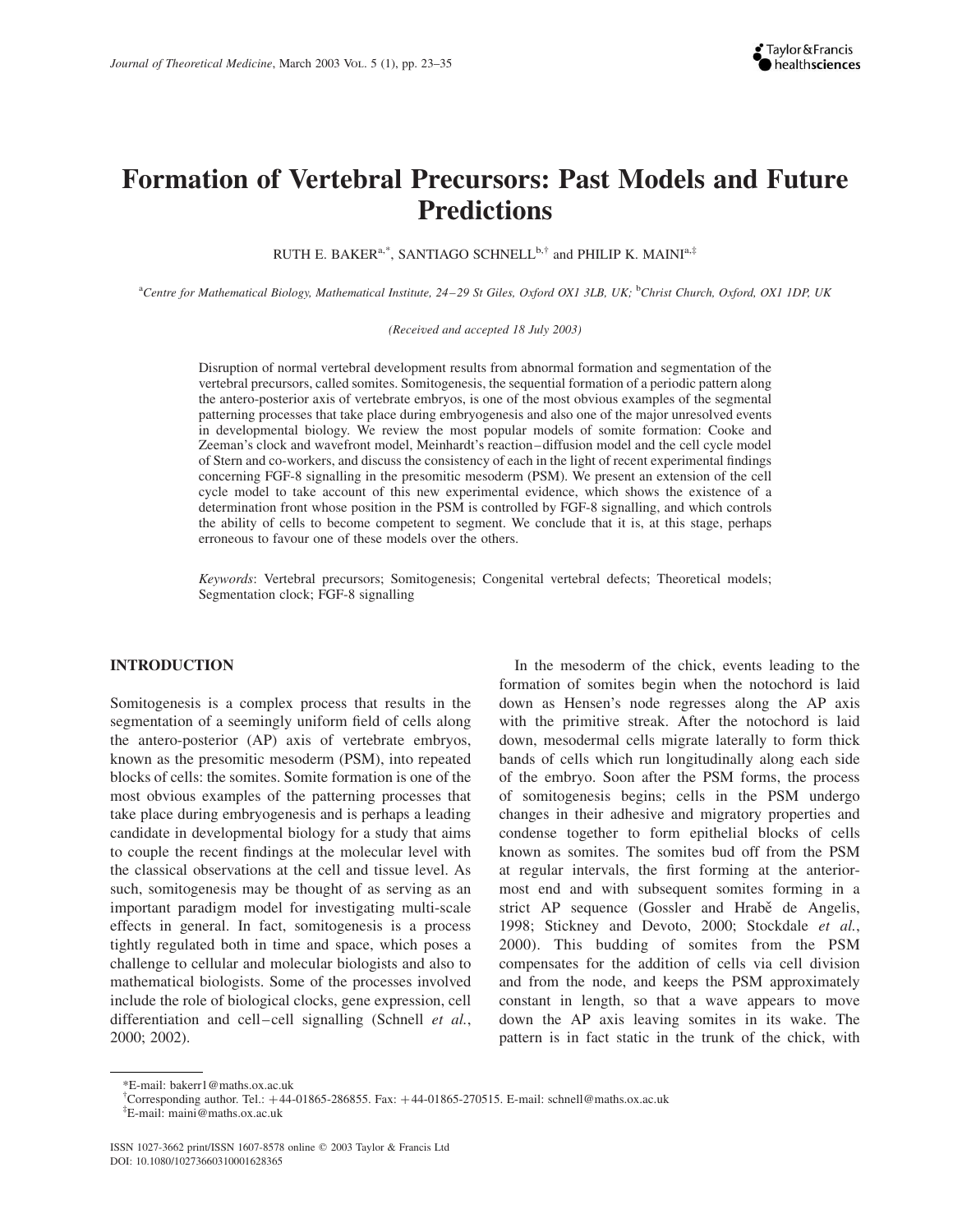cells moving up through it as they develop (Collier et al., 2000; Schnell et al., 2002).

Somites are divided by a fissure into anterior and posterior halves and they are approximately regular in size, occur in pairs and lie on either side of the notochord, which eventually will become the spinal cord. Vertebrae are formed by the fusion of the posterior half of a rostral somite with the anterior half of the neighbouring caudal somite. Somite formation shows capacity for global regulation, the ability to achieve constant proportions despite wide variation among individuals in the amount of tissue available whilst the pattern is forming: the variability of somite number within a species is  $\leq 5\%$ (Cooke, 1975).

A number of genetic or environmental factors can disturb somitogenesis and affect somite size. If somitogenesis is disrupted slightly, congenital vertebral defects are produced. In fact, there are many recognised clinical conditions that can occur as a result, such as Klippel-Feil syndrome, spondylocostal dysostosis, Jarcho-Levin syndrome, congenital scoliosis, kyphosis and Goldenhar syndrome (Pourquié and Kusumi, 2001). Congenital vertebral anomalies can result from transient hypoxia (Ingalls and Cureley, 1957; Murakami and Kameyama, 1963; Rivard, 1986) or exposure to toxic elements (Murray et al., 1979; Schwetz et al., 1979; Singh et al., 1993; Loder et al., 2000) during the fatal period. The nature and extent of the malformations induced depend on the stage of somitogenesis (Rivard et al., 1979), and include many gross vertebral and associated skeletal defects such as vertebral fusion, failure of vertebral formation, fragmented vertebral bodies, bifid ribs, junctions of two or more ribs (Pourquié and Kusumi, 2001; Erol et al., 2002). Studies in animal models have shown that many genes regulate somite formation, particularly that genes of the Notch/Delta pathway are necessary for normal somite formation in the mouse (Evrard et al., 1998; Zhang and Gridley, 1998; del Barco Barrantes et al., 1999; Jiang et al., 2000). Mutation in some human Notch genes have been associated with vertebral defects (Li et al., 1997; Oda et al., 1997; Bulman et al., 2000). Studying the developmental mechanisms in vertebral patterning will aid in the identification of protective or potentially disruptive factors for normal somitogenesis, and could lead towards treatments for the prevention of vertebral patterning disorders.

One environmental factor reported to disturb somitogenesis in animal models is heat shock. Heat shocks applied to chick embryos can induce the formation of an extra somite or can result in up to four repeated anomalies, suggesting that heat shock affects an oscillatory process within somite formation (see Veini and Bellairs, 1986, for a review). In 1976, from this heat shock observation, Cooke and Zeeman (1976) presented a model for somitogenesis called the "Clock and Wavefront Model" which proposes that somite formation depends on two parameters. The first is a cellular oscillator that gives temporal information to the PSM cells. The second is a wavefront, say a sudden change in cell behaviour, which continuously crosses the embryo in the AP direction, providing spatial information for somite boundary formation.

Several years later, single heat shock experiments in chick embryos (Primmett et al., 1988) revealed that a number of somitic anomalies separated by relatively constant distances of six to seven normal somites can occur. The repeated anomalies suggest that heat shock affects an oscillatory process of the cell cycle within the somite precursor cells (Primmett et al., 1988; 1989; Stern et al., 1988) since six to seven somites corresponds to one cell cycle worth of PSM cells and heat shock blocks cells at a certain stage of their cell cycle. Similar periodic anomalies in somite formation can also be caused by drugs inhibiting cell cycle progression (Primmett et al., 1989). There is some degree of cell cycle synchrony between the cells in the PSM which are destined to segment together to form a somite (Stern and Bellairs, 1984). From these experimental observations, Stern et al. (1988) developed an alternative model for somitogenesis called the "Cell Cycle Model" (see also Primmett et al., 1989). This model relies on the existence of a relative synchrony among PSM cells with respect to their cell cycle. It postulates the existence of a defined time interval within the cell cycle that corresponds to the formation time of a somite. During this time interval, cells become able to respond to a given signal such that all cells that are between  $P_1$  and  $P_2$ become allocated to the same somite. One important point is that the cell cycle is the only component driving both the spatial and temporal organisation of the somites.

In 1997, Palmeirim et al. (1997) described a pulsing expression of genes whose periodicity corresponds to the formation time of one somite. Perturbation of several of these genes expressed in the PSM has also been shown to affect somite formation. Mutations for Notch1, RBPJK, Dll1, l-fng have somites with irregular size and shape and the anterior–posterior polarity of somites is also affected (del Barco Barrantes et al., 1999). During the time taken for one somite to form, expression of c-hairy-1 and l-fng appears to sweep along the PSM in the posterior–anterior direction, narrowing as it moves along, until it comes to rest in the posterior half of the forming somite (Palmeirim et al., 1997; McGrew et al., 1998). This wavefront-like expression activates several genes of the Notch/Delta pathway (del Barco Barrantes et al., 1999; Jiang et al., 2000; Schnell and Maini, 2000) and is considered to be the result of a "segmentation clock" acting within the PSM cells, as predicted by the Cooke and Zeeman (1976) model. Another model in agreement with these gene oscillations is the "Reaction–Diffusion Model" proposed by Meinhardt (1982, 1986). In this model, cells have two states — "anterior" and "posterior" — which locally exclude each other, but stimulate each other over a long range. Cells switch from one state to the other until finally reaching a stable state. This can lead to a pattern of stable ... anterior–posterior–anterior–posterior ... units forming along the AP axis. Unlike the other models,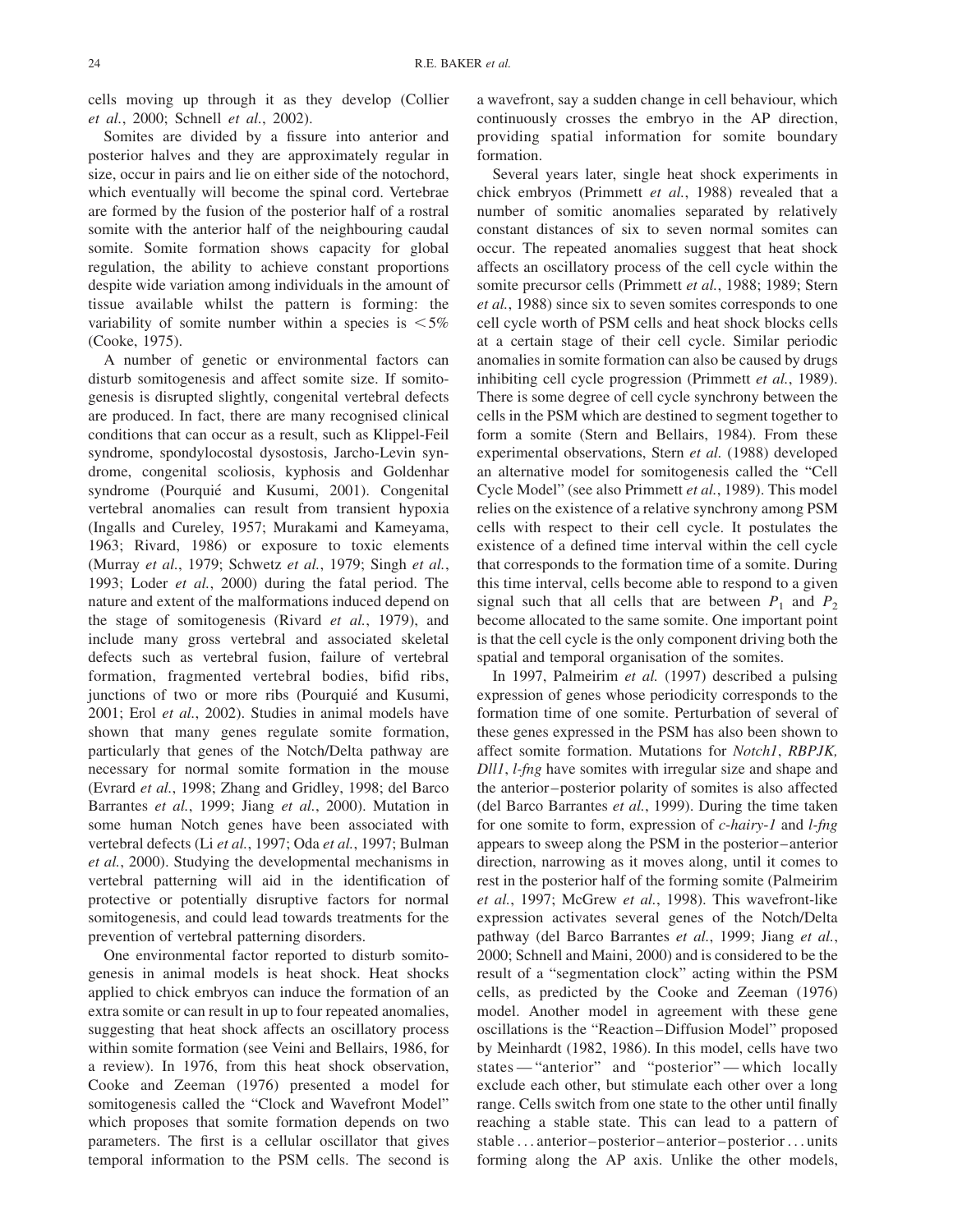the segment size is defined by the intrinsic parameters of the oscillator. However, it is not yet known whether the major role of  $c$ -hairy-1 and l-fng is in the allocation of cells to individual somites or rather in the subdivision of somites into anterior and posterior compartments (Collier et al., 2000).

More recently, Dubrulle et al. (2001) and Sawada et al. (2001) have used experimental findings to suggest that in fact it is an interaction between FGF-8 signalling and the segmentation clock that controls somite size. They have reported that the wavefront-like expression of genes observed by Palmeirim et al. (1997) in the PSM could be assimilated into a travelling wave threshold of FGF-8 responsible for positioning somitic boundaries. The experimental results of Dubrulle et al. (2001) and Sawada et al. (2001) show that the PSM is not a homogeneous tissue, but consists of two distinct parts which differ with respect to their gene expression and also their degree of segmental determination: the anterior region in which the epithelialization process has begun, cells have become committed to form part of a somite and are fixed with respect to their AP polarity, and the posterior region in which the cells are not committed or are immature. These two regions are divided by their level of FGF-8 signalling; low in the anterior region where segmentation has begun and high in the posterior region where it has not. The border which separates the two regions of the PSM is known as the determination front. Dubrulle et al. (2001) find that FGF-8 is sufficient to maintain the caudal identity of PSM cells and they suggest that down-regulation of FGF signalling in the PSM at the level of the determination front is required for cells to proceed further with the segmentation process.

Local application or inhibition of FGF-8 by implantation of a bead soaked in FGF-8 in or next to the PSM, or injection with certain drugs, are environmental factors that also affect somitogenesis. The result of any of these perturbations is the formation of a sequence of up to 6–7 abnormally sized somites (Dubrulle et al., 2001; Sawada et al., 2001). It is hypothesised that this is a direct result of the displacement of the determination front from its constant axial position by a change in FGF-8 signalling.

In this article, we present a critical review of three of the more widely used contender models for somitogenesis: (i) Cooke and Zeeman's clock and wavefront model, (ii) Meinhardt's reaction–diffusion model and (iii) Stern and co-workers cell cycle model. Our paper aims to show that, in the light of recent data, none of these models is capable of fully explaining FGF-8 signalling in the PSM. We show that some aspects of the cell cycle model, which previous authors have overlooked, link nicely with the experimental data. We explain how the cell cycle model can be extended to take into account the effects of FGF-8 and that it can predict the experimental results of Dubrulle et al. (2001) and Sawada et al. (2001). We also present an algorithm which can be applied to the cell cycle model to predict the effects of local application of FGF-8 in terms of the rate at which PSM cells mature to become competent to segment and form somites. This is followed by a conclusion.

## THEORETICAL MODELS FOR SOMITOGENESIS

Over the past three decades there have been a number of models proposed to account for somite formation. By definition, a model is a partial representation of reality and therefore cannot account for all experimental observations. The role of modelling is to provide insight as to how complex biological processes may be coupled to produce experimentally observed behaviour. Schnell and Maini (2000) and Schnell et al. (2000) critically reviewed several models for somitogenesis. Below, we briefly consider three of the more widely used models to explain somite formation in the light of recent experimental findings concerning FGF-8 signalling in the PSM.

## The Clock and Wavefront Model

Zeeman (1974) and Cooke and Zeeman (1976) propose a clock and wavefront model to explain somite formation. They postulate the existence of a longitudinal "positional information" gradient down the AP axis of the embryo which determines regional development by setting the time in each cell at which it will undergo a "catastrophe". By "catastrophe", they mean a rapid change of state, which could possibly be the rapid change in locomotory and adhesive behaviour of cells when they form somites. The "clock" is a smooth cellular oscillator, which interacts with the wavefront, periodically inhibiting or altering its passage down the axis. The integration of the clock and the wavefront would gate the PSM cells into groups to segment together, producing a periodic pattern of somites.

Discovery of the periodic expression of *c*-hairy-1 and several other genes related to the Notch signalling pathway provides molecular evidence for the existence of a clock in the PSM (Palmeirim et al., 1997). Dubrulle et al. (2001) propose that the transit of cells from the posterior (FGF-8 expressing) part of the PSM to the anterior (non-expressing) part of the PSM is able to constitute the wavefront of Cooke and Zeeman's model. Since the discovery of the cycling genes in the PSM, the clock and wavefront model has generally been favoured for explaining somitogenesis and with Dubrulle and co-workers' discovery of the FGF-8 defined determination front, many authors have proposed extensions to the clock and wavefront model for somite formation (Pourquié and Kusumi, 2001; Saga and Takeda, 2001; Dubrulle et al., 2001).

In the clock and wavefront model, somite size is a function of the frequency of the segmentation clock and also of the velocity of the maturation wavefront. An increase in the size of somites could be caused by either a slowing down of the oscillation of the clock, while the speed of the wavefront is kept constant, or by accelerating the progression of the wavefront, while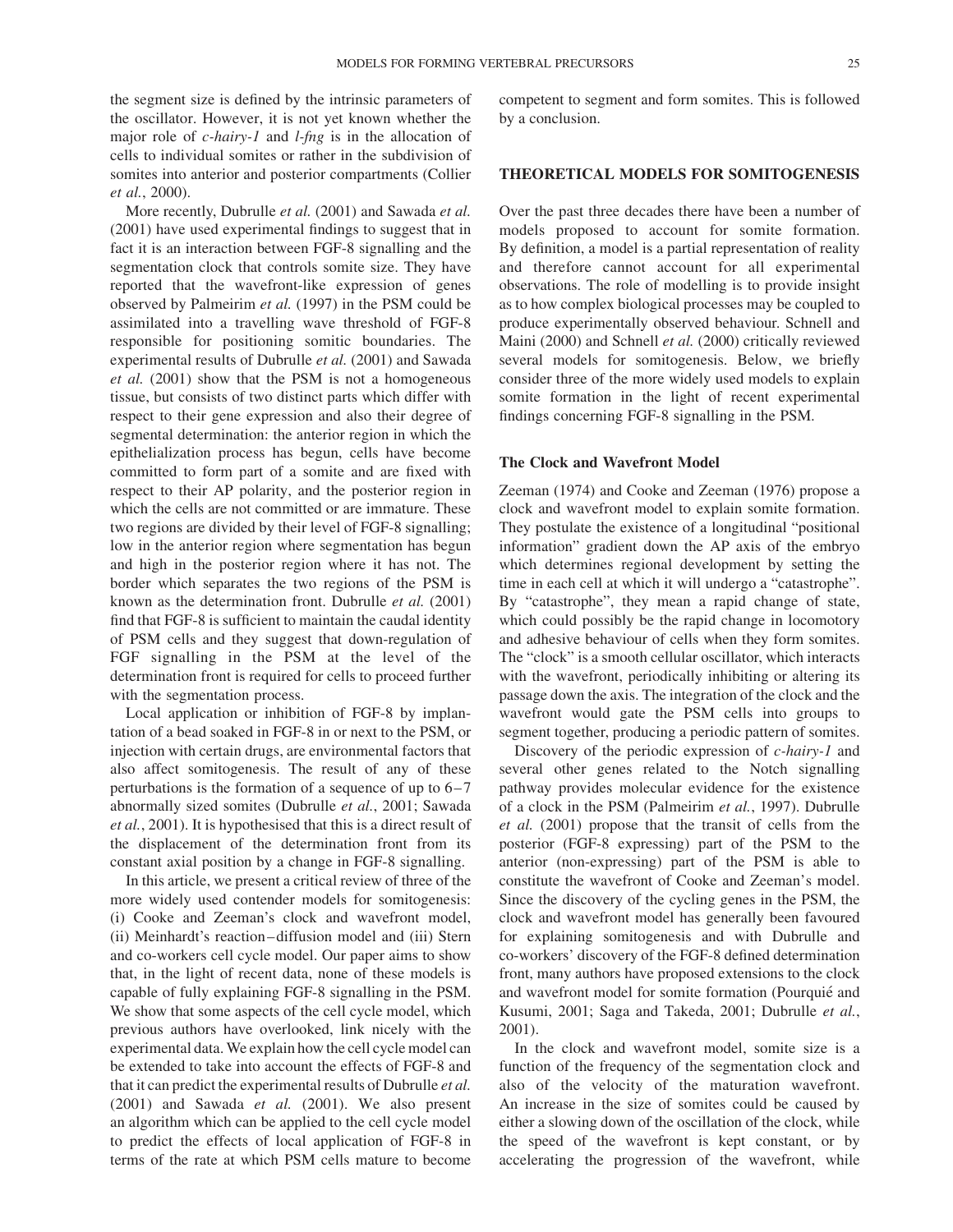keeping the period of the clock oscillations constant. The former is not a feasible explanation for the observed change in somite size on application of FGF-8 since implantation of an FGF-8 soaked bead into the PSM causes no asynchrony in the timing of somite boundary formation and the period of the cycling genes is not affected by the bead graft (Dubrulle et al., 2001). The latter seems to be a possible explanation that is consistent with experimental evidence; advancing the wavefront through inhibition of FGF-8 signalling would cause the determination front to be displaced more caudally, and hence result in the formation of a larger somite. The reverse would apply for the formation of an abnormally small somite.

The model, however, seems to be inconsistent with the discovery of FGF-8 signalling patterns: although it may be able to explain the production of abnormally large and small somites, it cannot explain the effects of local application of FGF-8. According to Vasiliauskas and Stern (2001), the clock and wavefront model predicts that a cranial shift of the wavefront would first generate small somites, then a series of normal somites, followed by a larger somite at a position where the wavefront reverted to normal. This prediction seems to be contradicted by the results of Dubrulle et al. (2001) showing the formation of several small somites ahead of the bead, followed by a larger somite behind the bead and then normal somites. However, this inconsistency requires further investigation, because the FGF-8 bead remains in place during the formation of several somites in the experiments of Dubrulle et al. (2001), and the predictions of Vasiliauskas and Stern (2001) would probably be valid if the release of FGF-8 is limited to the formation of one somite.

The cyclic and wavefront-like expression of *c*-hairy-1 and l-fng is considered to be the result of a "segmentation clock" acting within the PSM cells, as predicted by the Cooke and Zeeman (1976) model. However, it is important to emphasise that the model is unable to explain that the maximum distances over which anomalies can extend is a region equivalent to 6–7 somites, which, as mentioned previously, corresponds to one cell cycle worth of PSM cells. In the light of new experimental evidence on the cycling times of c-hairy-1 and l-fng in the PSM (Palmeirim et al., 1997), these genes have been linked to the segmentation clock (Cooke, 1998) and away from the cell cycle itself.

#### Reaction–Diffusion Model

Meinhardt (1986) proposed a reaction–diffusion model to account for somite formation. He assumed that cells can be in one of two possible states, denoted by a and p, respectively. If a cell is in state a, then the genes that are responsible for synthesis of a substance X are turned on and similarly for a cell in state p and a corresponding substance Y. The states **a** and **p** are such that they locally exclude each other, but stimulate each other over a long range. Cells will switch from one state to another until they reach a stable state. In this way a pattern of stable apap... stripes is formed in the AP direction. The transition from X expressing cells to Y expressing cells, say, would constitute a change of segmental specification: it may be that the anterior and posterior halves of the somites could be represented by the expression of X and Y. Each ap pair or segment would be specified more posteriorly than its predecessor, resulting in the specification of somites with different regional characteristics.

Meinhardt (1986) proposed two possible mechanisms that could control the switch between states: (i) Presence of a morphogen gradient, in which a threshold level of the substance X would be required for a cell to switch to state a. (ii) Domain outgrowth. New segments would be added as the domain grows in a posterior direction.

Evidence supporting Meinhardt's model comes from the expression of c-hairy-1 in the PSM (Dale and Pourquie, 2000). As a newly formed somite buds off from the PSM, its anterior half is devoid of c-hairy-1 expression, whilst the posterior half continues to maintain c-hairy-1 expression. Cells oscillate between anterior (c-hairy-1 off) and posterior (c-hairy-1 on) states, which become stabilised in the anterior part of the PSM (Dale and Pourquie, 2000). Meinhardt's model is currently the only one that addresses anterior/posterior somite subdivision. We should also note that the FGF-8 gradient shown to be present in the PSM could constitute the positional information gradient required by the cells in order for the pattern to start forming.

However, in its present form, the reaction–diffusion model cannot explain the effects of local FGF-8 application and without a link to the cell cycle, it will not be able to predict that the maximum distances over which FGF-8 somite anomalies can occur is equivalent to one cell cycle.

#### The Cell Cycle Model

The cell cycle model of Stern and co-workers (Primmett et al., 1988; Stern et al., 1988; Primmett et al., 1989) links the cell cycle with somite segmentation. The main observations on which the hypotheses of this model are based include the following: (i) The time interval between specification of successive presumptive somites is approximately 90–100 min, equivalent to approximately one seventh of the cell cycle  $(9-10 h)$ . (ii) There exist discrete regions of cell synchrony in the PSM. (iii) Application of a single transient heat shock to chick embryos blocks the cell cycle. This causes several somitic anomalies, each separated by distances of 6–7 normal somites. It is important to note that the cell cycle model does not assume that cells are in perfect synchrony in the PSM, but that there is some degree of cell synchrony between the cells in the PSM. This implies that a small "seeding" subpopulation of cells in each region could establish the somite pattern and the remaining cells are induced by these to give the segmentation pattern.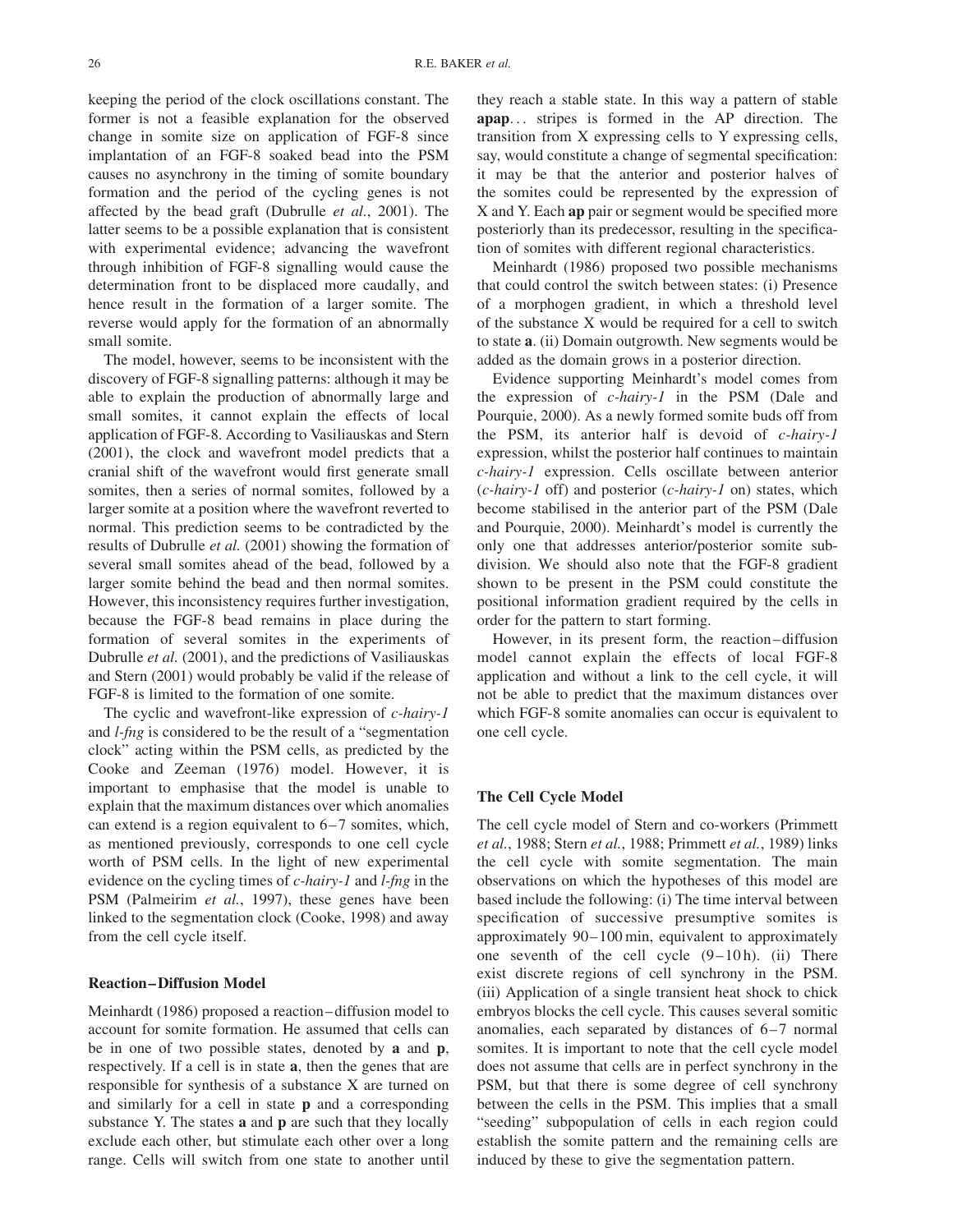The model proposes that cells destined to form somites leave Hensen's node in the strict order in which they are derived from stem cells in the node. This ensures that there is a certain amount of cell cycle synchrony among cells in the PSM, with cells lying more anteriorly in the PSM being more mature than those lying in the posterior parts. Cells remain in this strict order, so that there is some degree of cell cycle synchrony in cells destined to form a potential somite together.

Stern and co-workers conjecture the existence of two points,  $P_1$  and  $P_2$ , in the cell cycle of mesodermal cells destined to form somites, which lie 90 min apart and between which cells become competent to segment. The synchrony assumption ensures that a small fraction of the cells destined to form a somite together will reach the point  $P_2$  in their cell cycle before the others of that potential somite. Upon reaching  $P_2$  this fraction of cells, termed pioneer cells, produce and emit a signal along the PSM. Any cell at a point in its cycle between  $P_1$  and  $P_2$  would respond to such a signal by increasing adhesion to neighbouring cells which are responding in a similar manner, forming a potential somite. At this point a cell has been specified as somitic, and it will become refractory to the signal. Specified cells go on to segment and form somites one cell cycle later (Fig. 1). It should be noted that the PSM is made up of two cell cycles worth of PSM cells, and that the cell cycle mechanism acts on the most anterior cell cycle.

Figure 2 contains a graphical representation of the way in which somites are proposed to form in the cell cycle model. The lower (upper) line can be thought of as representing the point  $P_1$  ( $P_2$ ) as it moves down the embryonic axis. The positions of the presumptive somites are found by tracing the lines as shown in the diagram, and relative somite sizes are illustrated underneath. Since the horizontal axis measures distance, and the vertical axis measures time, we can think of the slope of the lines representing  $P_1$  and  $P_2$  as measuring the speed with which PSM cells become competent to form somites. Note that the physical distance between the two points  $P_1$  and  $P_2$ , caused by the cell cycle synchrony along the PSM, corresponds to the actual size of the somites formed.

Collier *et al.* (2000) propose a mathematical formulation of the cell cycle model, using a coupled system of non-linear partial differential equations. The two state variables which the system describes are a "somitic factor"  $(u)$  which is integral in determining the fate of the cell (only cells with a high level of the factor will be specified as somitic), and a "diffusive signalling molecule"  $(v)$  produced by the pioneer cells when they reach the point  $P_2$  in their cell cycle. The somitic factor



FIGURE 1 Diagrammatic representation of the vertebrate body plan during somite formation within the cell cycle model. In the top part of the diagram, the two time points  $P_1$  and  $P_2$  are illustrated, together with the three key stages of the cell cycle model: (I) Cells posterior to the forming somite (0) have not yet reached  $P_1$  in their cell cycle and are not yet able to form somites. (II) Cells that are between  $P_1$  and  $P_2$  in their cell cycle are able to respond to the signalling molecule secreted by pioneer cells as they reach  $P_2$  in their cycle, and hence to undergo the adhesive and migratory changes that enable them to form somites. (III) Cells anterior to the forming somite (0), which have already reached the point  $P_2$  in their cycle, have been specified as somitic. The bottom part of the diagram illustrates the position of the determination front in the PSM: cells anterior to the determination front are fixed with respect to their segmental determination, and those posterior to it are not. Notice that the determination front acts approximately one cell cycle before segmentation actually takes place.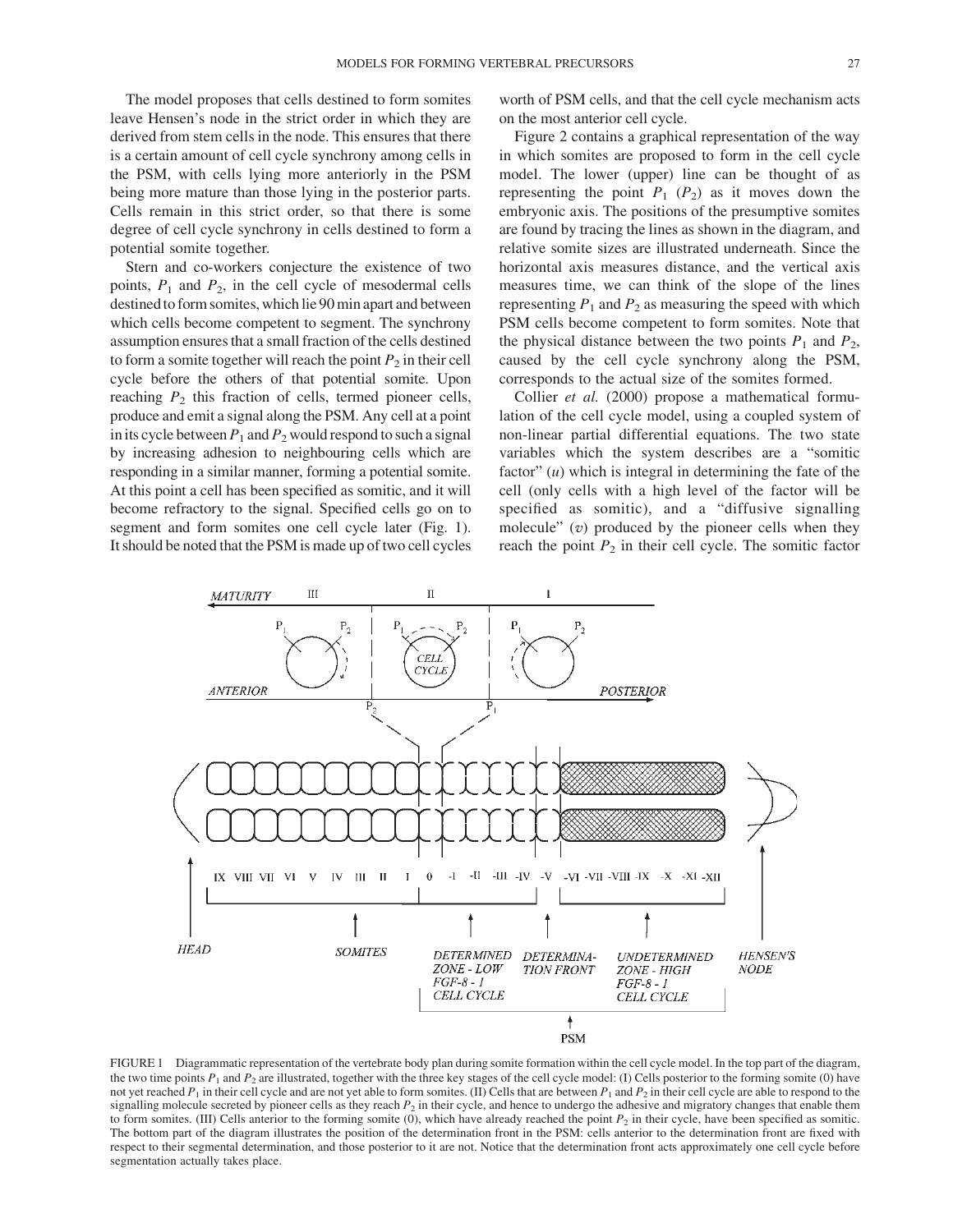

DISTANCE ALONG THE CRANIAL-CAUDAL AXIS  $(x)$ 

FIGURE 2 Illustration of the manner in which somites are proposed to form in the cell cycle model. In the top diagram, the positions of successive somites are found by tracing the lines as shown. The bold lines indicate the positions of the points  $P_1$  (lower) and  $P_2$  (upper). The bottom diagram illustrates the relative somite sizes.

could be a transcription factor or a precursor to an adhesion molecule.  $x$  is taken to be distance down the AP axis, with the origin fixed in a given somite, and  $t$ measures time. The differential equations for this model are

$$
\frac{\partial u}{\partial t} = \frac{(u + \mu v)^2}{\gamma + \rho u^2} \chi_u(x, t) - \nu u,\tag{1}
$$

$$
\frac{\partial v}{\partial t} = \frac{\kappa}{\epsilon + u} \chi_v(x, t) - \lambda v + D \frac{\partial^2 v}{\partial x^2},
$$
 (2)

where

$$
\chi_u(x,t) = H(ct - x + x_1),\tag{3}
$$

$$
\chi_v(x,t) = H(ct - x + x_2),\tag{4}
$$

and  $\mu$ ,  $\gamma$ ,  $\rho$ ,  $\nu$ ,  $\kappa$ ,  $\epsilon$ ,  $\lambda$ ,  $D$ ,  $x_1$ ,  $x_2$ , and c are positive constants, with  $x_2 < x_1$  and  $x_2 - x_1 = 1$ . Note that  $P_1 \leftrightarrow x_1 + ct$  and  $P_2 \leftrightarrow x_2 + ct$ . The Heaviside function H is defined to be

$$
H(y) = \begin{cases} 1 & \text{if } y \ge 0 \\ 0 & \text{if } y < 0 \end{cases}
$$

Taking the embryonic axis to be fixed with respect to the cells, and letting Hensen's node and the PSM move down the axis at constant speed  $c$ , we consider the domain

$$
0 \le x \le d(t), \quad t \ge 0,
$$

where  $d(t)$  is the position of a point that moves down the embryonic axis with constant velocity c.

In this mathematical model it is important to ensure that coordinated segmentation occurs. Collier et al. (2000) consider the corresponding phase plane (by setting  $D = 0$ ) in three distinct regions — cells posterior to  $P_1$ , cells between  $P_1$  and  $P_2$ , and cells anterior to  $P_2$ —to derive sufficient parameter bounds to ensure that all cells destined to form a potential somite together adhere at the same time. Subject to these constraints, numerical simulations of the model equations produce results predicted by the cell cycle model, showing that robust pattern generation can occur. Emission of a signal from pioneer cells reaching  $P_2$  results in a synchronous rise in level of the somitic factor in cells situated between  $P_1$  and  $P_2$  and hence in coordinated segmentation of somites. As shown in Fig. 3, the signalling molecule travels down the axis as a series of pulses of  $v$ , approximately 20 time units apart, with the first peak occurring at  $x = 0$  and with each subsequent peak displaced one spatial unit more caudally than its predecessor. The somitic factor wavefront appears to move down the cranio-caudal axis as a series of jumps as successive groups of cells are triggered to become somitic: the peak at  $x = 0$ 



FIGURE 3 Numerical solution for the signalling model showing the spatio-temporal dynamics of the somitic factor (above) and the signalling molecule (below). Each peak in  $v$  corresponds to a signal being emitted by a group of pioneer cells reaching  $P_2$  in their cell cycle. The signal diffuses quickly along the embryonic axis, and there is a rapid rise in the somitic factor u which results in somite specification. Parameters are  $\mu = 5 \times 10^{-4}$ ,  $c = 5 \times 10^{-2}$ ,  $\kappa = 8$ ,  $\epsilon = 10^{-3}$ ,  $D = 80$ ,  $\gamma = 2 \times 10^{-2}$ .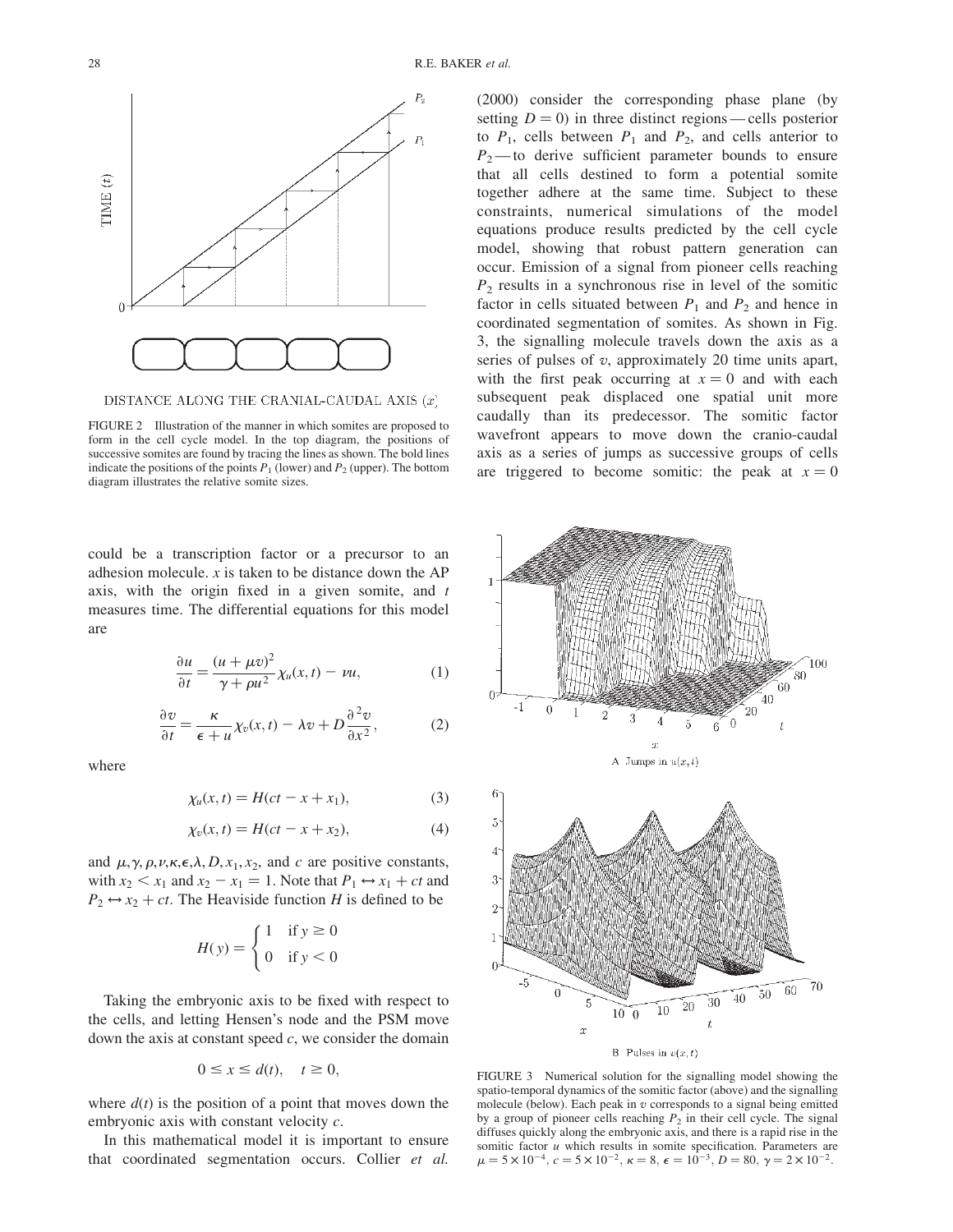corresponds to a fairly rapid jump in  $u$  occurring in all cells situated between  $x = 0$  and 1, etc.

Criticisms have been made of the cell cycle model. Palmeirim *et al.* (1997) have argued against the role of the cell cycle as a segmentation clock based on the cycling times of c-hairy-1 in the PSM. The expression of this gene occurs with a periodicity similar to the time it takes to form a single somite ( $\approx 90 \text{ min}$ ) rather than the observed cell cycle length  $(\approx 9 h)$ . However, we do not yet know whether the major role of this gene is in the allocation of cells to individual somites or rather in the subdivision of somites into anterior and posterior compartments (Collier et al., 2000). If the latter is true, then somite and somitic boundary formation may be controlled by one or two segmentation clocks. To date, there is no direct link between the cell cycle and c-hairy-1 oscillations. Nevertheless, there is evidence suggesting that both are regulated by the same type of post-transcriptional modification and therefore could be part of the same clock (Schnell et al., 2002).

Roy et al. (1999) have also suggested that a re-evaluation of the cell cycle as a "segmentation clock" must be made after finding that in zebrafish embryos heat shock anomalies occur in periodic units that do not match the cell cycle duration. However, it is worth noting that the heat shock anomalies appear at exactly twice the frequency predicted by the cell cycle model. One possible scenario is that two separate genes or two separate clocks linked to the cell cycle, but halfa-cycle out of phase, regulate somite formation in these species (Collier et al., 2000), because this group of teleosts has undergone an additional round of genome duplication during evolution (Richardson et al., 1997). Supporting this suggestion is the finding that a member of the hairy-enhancer of slip family, her-1, has an expression pattern in every other somite in zebrafish (Müller  $et$  al., 1996), unlike any gene thus far described in other vertebrates (del Barco Barrantes et al., 1999; Collier et al., 2000).

The cell cycle model seems to be a realistic model as it captures many of the experimental observations, and it is the only model to date that can explain the heat shock experiments. We have recently shown that the cell cycle mechanism can indeed give rise to the periodic pattern of somites observed in normal embryos (Collier et al., 2000; Schnell *et al.*, 2002) and also to the abnormal patterns observed after heat shock. Moreover, we feel that the results on the FGF-8 treatment anomalies suggest that the cell cycle is intimately involved in the process of somitogenesis.

# The Role of Cell Cycle and FGF-8 in Somite Formation

Following Dubrulle et al. (2001) and Vasiliauskas and Stern (2001), we hypothesize that there is some interaction between the level and the gradient of FGF-8 in the PSM that affects the rate at which PSM cells mature to become competent to segment. We propose that the cell cycle, acting as a segmentation clock, interacts with the FGF-8 determination front to gate cells into potential somites.

Figure 1 illustrates that the PSM can be divided up into two regions, according to FGF-8 signalling levels. The first part lies anterior to the determination front, has a low level of FGF-8 signalling and is made up of roughly one cell cycle worth of cells. Cells are committed to forming part of a somite. The second part lies posterior to the determination front, has a high level of FGF-8 signalling and is also made up roughly of one cell cycle worth of cells. Cells in this region are still immature and could adopt a number of possible fates. That the segmental program and the axial identity are specified around the level of somites -IV/-V, the determination front (Dubrulle *et al.*, 2001), suggests that this could be the site at which the level of FGF-8 concentration drops below some critical threshold to permit segmentation.

In a control embryo, a spatially varying FGF-8 concentration profile exists along the PSM: a high level of expression is present in the most caudal cells, and this level decreases in a graded fashion down to the level of the determination front. This is illustrated in Fig. 4A. The FGF-8 gradient is a mRNA gradient, highest in the node region and progressively decreasing. If we assume that the mRNA is translated at the same rate as it is synthesized, then the FGF-8 protein will also be produced following a similar profile to the mRNA and it will remain at the same relative position in the PSM throughout somitogenesis. Mathematically, this FGF-8 regulation can be modelled by assuming that Hensen's node is the source of FGF-8 in the PSM and that diffusion of the molecule along the PSM sets up the concentration profile as mentioned. This assumption would allow the incorporation of a new equation into our previous mathematical formulation (Collier et al., 2000; Schnell et al., 2002) and seems appropriate for the system since the node is regressing with the same speed at which somites are forming: founder cells in the node undergo mitosis and produce the PSM mesoderm cells at a rate which keeps the PSM of constant length, with cells moving cranially up through the PSM as they mature.

Following Dubrulle et al. (2001) we assume that for a cell at a particular point, competence to segment will only be achieved when FGF-8 signalling has decreased below a certain threshold level, this level being that expressed at the position of the determination front. The spatial profile of FGF-8 will regress along with the node, ensuring that the relative position of the determination front stays at a constant level in the PSM throughout somitogenesis as is consistent with experimental data. Hence, at any point in the PSM, the concentration of FGF-8 will decrease monotonically over time.

Ectopic expression of FGF-8 throughout the PSM would cause this spatially-varying profile to be "wiped out", and the value of FGF-8 expression to be too large everywhere to allow somite formation. This is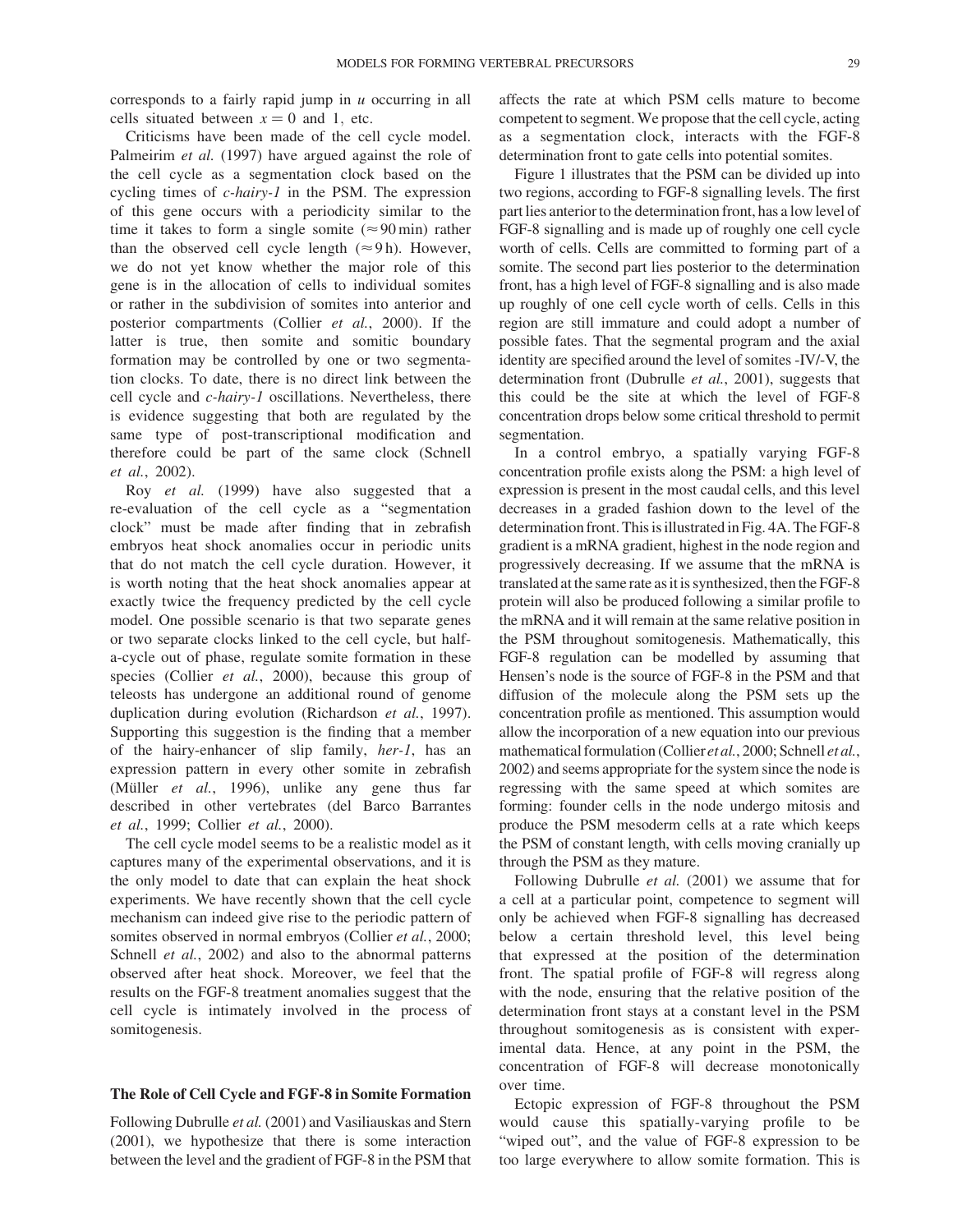

FIGURE 4 A schematic view of the way in which the level of FGF-8 signalling changes over time with local application of FGF-8 at a constant axial level (†) and the main source of FGF-8 moving caudally. (A) The FGF-8 signalling profile in a control embryo with the threshold concentration level of FGF-8 clearly marked ( $F_c$ ), as is the point in the PSM at which this level is reached ( $x_c$ ). (B) A profile that could be set up by a bead soaked in FGF-8. (C) The level of endogenous FGF-8 signalling with the presence of a local source of FGF-8. Note that in this case, the point at which the threshold level of FGF-8 signalling is reached  $(x_c)$  is more anterior with application of FGF-8,  $x_c' < x_c$ . (D) After some time, the effect of the bead is no longer relevant as the undetermined front  $x''_c$  has moved caudally out of the range of the diffusion from the bead. In all diagrams, the horizontal axis measures distance along the AP axis and corresponds to presumptive somites at levels -VI to -XII in Fig. 1.

consistent with experimental observations in which ectopic FGF-8 expression throughout the PSM causes cells to remain unsegmented, as if they were forever young (Vasiliauskas and Stern, 2001), and our model predicts that somite formation would not occur.

Since FGF-8 signalling has no effect on the period of oscillation of the cycling genes (Dubrulle et al., 2001), we propose that it does not alter the timing of the  $P_1 - P_2$ window of the cell cycle acting as the segmentation clock. In this way, we propose a mechanism for segmentation in line with Vasiliauskas and Stern (2001) and Dubrulle et al. (2001) in which the clock controls when the boundaries of the somites will form and FGF-8 signalling controls where the boundaries of the somites will form. The clock will work in exactly the same way as envisaged in the cell cycle model: it will gate cells according to their developmental age. FGF-8 signalling will interact with the segmentation clock, allowing only those cells which have reached the threshold level of signalling (and hence the determination front) to be competent to segment. We will assume that a cell changes its response to FGF-8 signalling once it has passed the determination front: essentially we will assume that a cell becomes refractory to FGF-8 signalling once it has passed this point.

#### Effect of Local Application of FGF-8

We can test our extended model using the experimental evidence of Dubrulle et al. (2001). Suppose that we have a bead soaked in FGF-8 implanted between the lateral mesoderm and the PSM. Then FGF-8 molecules will diffuse out from the bead along the PSM in both the anterior and posterior directions, with a symmetric distribution. We illustrate this in Fig. 4B. As the spatial profile gradient of FGF-8 regresses along with the node, the bead will stay at a constant axial level, allowing the local effects to be measured. Superimposing the bead distribution onto the endogenous concentration profile of FGF-8 gives a resulting distribution of the form of that in Fig. 4C.

Diffusion of FGF-8 from the bead, along the PSM, will affect the level of FGF-8 in cells which lie within a certain distance of the bead. Cranial to the bead, the profile will be steeper and, caudal to the bead, it will become more shallow. We now consider what effect this has on segmentation, as hypothesised in our model.

Making the FGF-8 profile steeper cranial to the bead ensures that within the time frame of the specification of one somite, the determination front will not have regressed as far as it would have done in a control embryo, and hence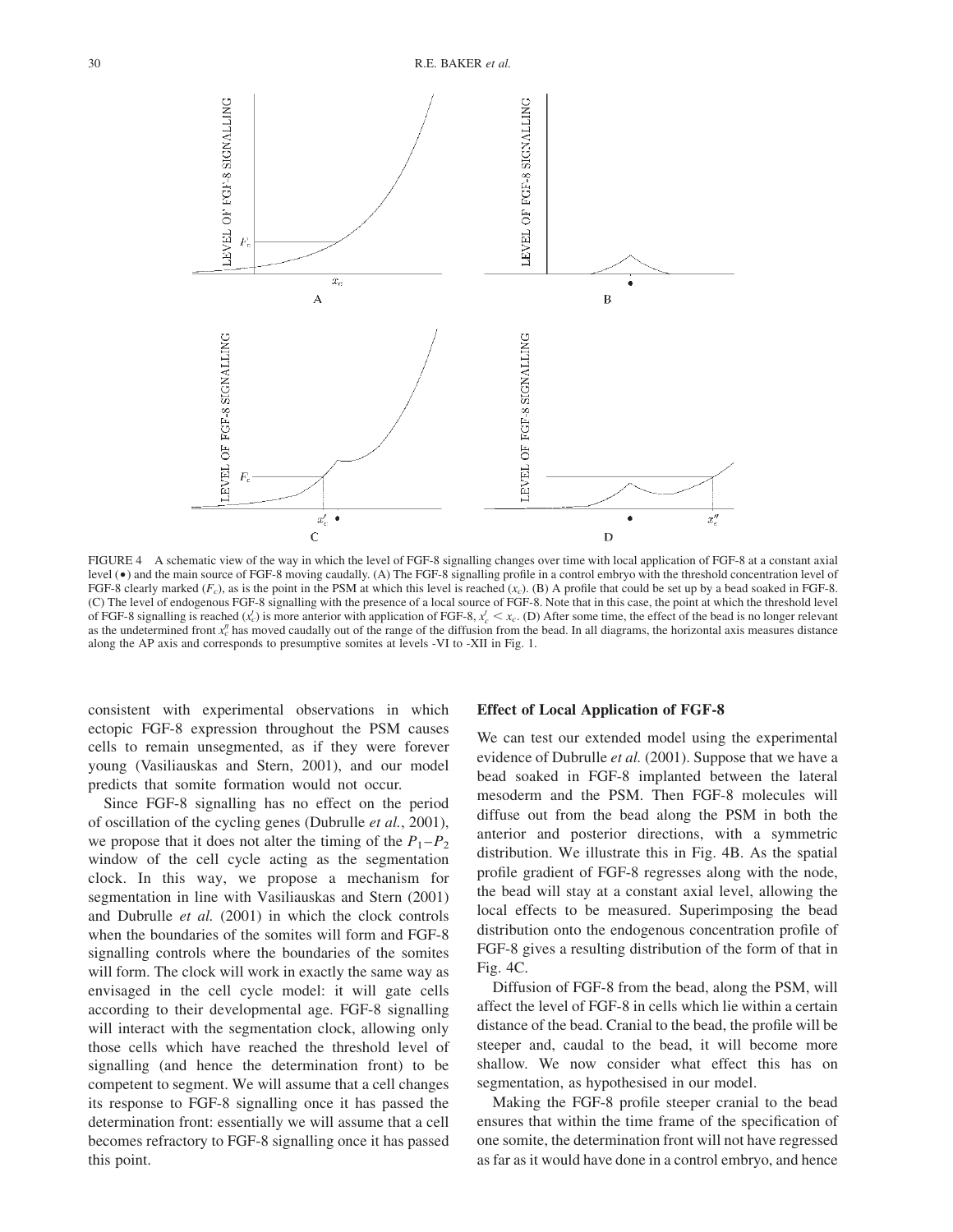fewer cells will have become mature enough to segment, resulting in an abnormally small somite. The reverse occurs caudal to the somite: the determination front will regress further than it would have done in a control embryo, and the result will be the formation of an abnormally large somite. Put concisely, local application of FGF-8 causes the progression of the determination front to slow cranially to the bead, resulting in the anterior displacement of its position relative to the PSM, and hence the formation of smaller somites and vice versa. This was observed experimentally by Dubrulle *et al.* (2001).

Notice that a bead soaked in a stronger solution of FGF-8 will elicit a stronger response in the embryo. FGF-8 molecules will diffuse out and affect the profile more markedly and within a larger distance of the bead. It is possible that while the profile will become steeper cranial to the bead, it may actually slacken to the point of becoming reversed caudal to the bead. Implantation in the PSM has led to a complete absence of somite boundary formation immediately cranial to the bead, with some smaller somites forming cranially to this zone (Dubrulle et al., 2001). This may be a result of the fact that the gradient of FGF-8 has become reversed: over the time taken to form one somite, there will be no new cells reaching the determination front.

It is important to notice that our model is consistent with three very important experimental observations:

Firstly, we consider the experimental evidence of Dubrulle *et al.* (2001, pp.  $221-222$ ) on the effect of positioning of the bead in the PSM: "when the bead was placed mid-way between the caudal-most PSM and somite -IV, only the part of the bead that was located between the bead and somite -IV was affected ... no effect was ever detected in cells which were rostral to somite -IV at the time of surgery". This supports our assumption that a cell's response to signalling changes as it passes the determination front. Cells that are cranial to the determination front at the time of implantation of the bead can never be affected by changes in the FGF-8 gradient because they have become refractory to FGF-8 signalling. In this way, we see that the link between the pattern of anomalies seen must be dependent on both the strength of the source, and its placement within the PSM.

Secondly, we consider the maximum distance over which bead anomalies could extend cranial to the bead. Whatever the changes to the FGF-8 gradient within the PSM due to the bead, those changes can only be manifest up to the level of the determination front, since we assumed that cells become refractory to FGF-8 signalling cranial to this point. Since the undetermined zone is equivalent to one cell cycle worth of PSM cells, our model allows for anomalies to extend only over this distance, which is equivalent to  $6-7$ somites (Dubrulle et al., 2001).

Thirdly, our model also predicts that with bead implantation subsequent somite formation will fall back into register with the control side of the embryo. This is because the rate at which the node is regressing is constant, there is no effect upon the  $P_1 - P_2$  window, acting as the segmentation clock and the effects of bead implantation are only felt within a certain radius of the bead. Note that the independence of the  $P_1 - P_2$  window and the gradient ensures that we can also predict anomalies forming at the same time as normal somites on the control side of the embryo (Dubrulle et al., 2001).

# An Algorithm for Explaining the Effects of FGF-8 Application

We showed earlier that the slope of the lines representing  $P_1$  and  $P_2$  in Fig. 2 is a measure of the speed at which PSM cells become competent to form somites. Our model hypothesises that local application of FGF-8 affects the rate of maturation of PSM cells, so we can look at the effects of FGF-8 application upon somite formation by varying the slope of the lines representing  $P_1$  and  $P_2$  in Fig. 2: varying the speed of the node in the vicinity of an implanted bead would mimic the displacement of the determination front relative to its constant axial level in the PSM.

Suppose that in a control embryo, somites are forming normally at some rate  $c$ , say. That is, the slope of the lines in Fig. 2 is equal to 1/c. Implantation of a bead soaked in FGF-8 in the PSM would cause an alteration in the slope of the lines representing  $P_1$  and  $P_2$  close to the bead. Cranial to the bead, the rate at which cells become competent to form somites  $(c)$  will decrease, so the slope of the lines will increase, and vice-versa caudal to the bead.

Working along the lines of Schnell et al. (2002), we propose the following algorithm to describe the effects of local application of FGF-8:

- . Suppose that a bead soaked in FGF-8 is grafted between the PSM and the lateral mesoderm, at a point  $x^*$ , and that the strength of the source is such that diffusion of the molecule along the PSM causes changes in the endogenous gradient of FGF-8 over a distance  $\delta_r$  cranial to the bead and  $\delta_c$  caudal to the bead.
- In the interval  $(x^* \delta_r, x^*)$  let  $c \mapsto c_r$  where  $c_r < c$ represents the slower rate of maturation of cells lying immediately cranial to the bead.
- In the interval  $(x^*, x^* + \delta_c)$  let  $c \mapsto c_c$  where  $c_c > c$ represents the increased rate of maturation of cells which lie immediately caudal to the bead.

If we assume that the cellular environment is similar either side of the bead, then we can assume that the effects extend for the same distance both cranial and caudal to the bead. In other words, we can assume that  $\delta_r = \delta_c$ .

Using these assumptions, we can picture the effects of local FGF-8 application using diagrams similar to those in Fig. 2. We have two main and distinct cases: when application of FGF-8 induces the formation of an extra somite, and when it does not. Figure 5A shows the effects of moderate FGF-8 application: no extra somite is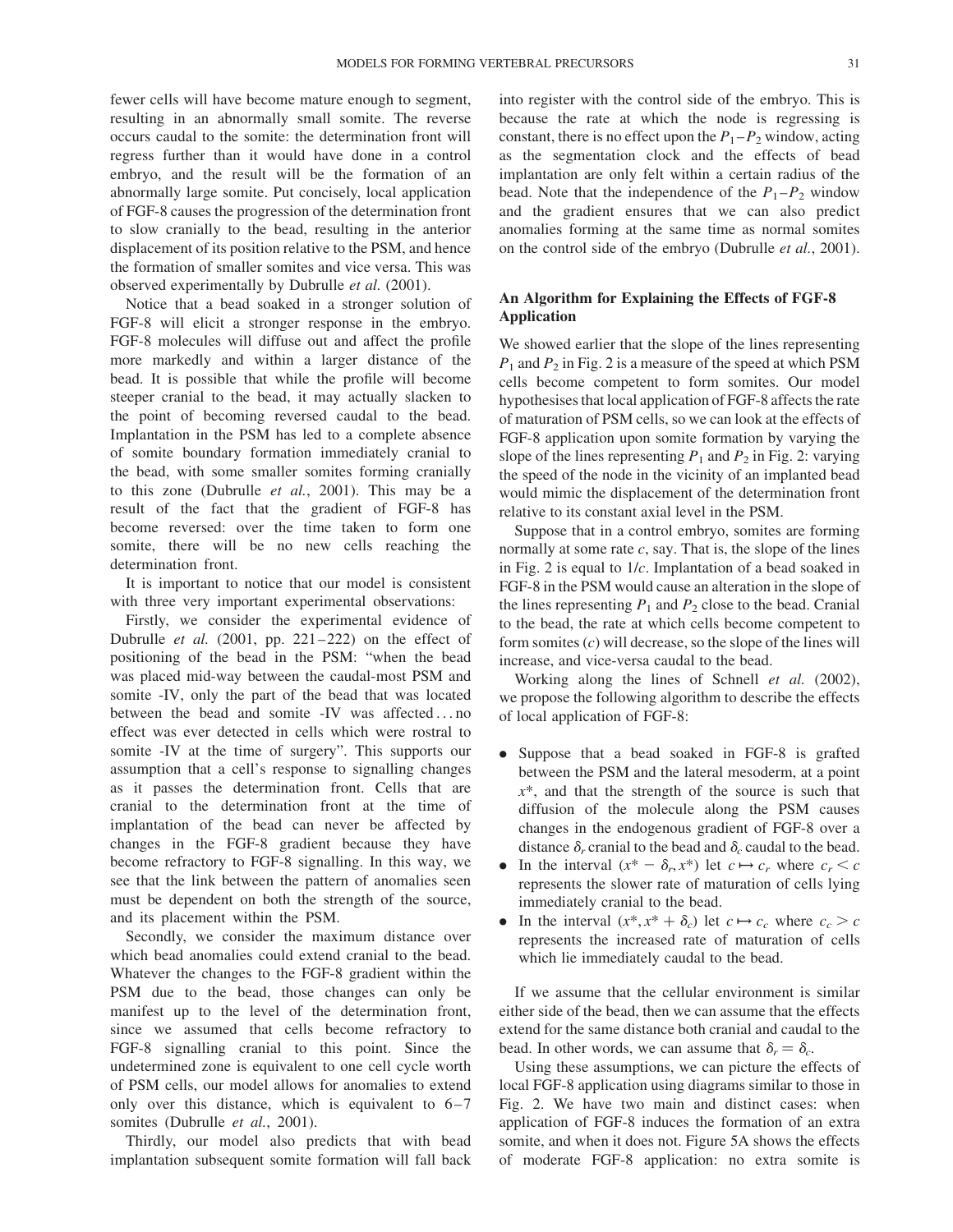

FIGURE 5 An illustration of the manner in which somites are formed with local application of FGF-8. Implantation of an FGF-8 soaked bead in the PSM causes changes in the endogenous spatial profile of FGF-8 within a certain range of the bead, resulting in a series of abnormally small somites, followed by an abnormally large somite. In both subfigures, the top diagram illustrates the change in maturation rate caused by application of FGF-8, the middle diagram illustrates the somite anomalies produced and the bottom diagram shows a comparison with a control embryo. The position of the bead implantation is shown by • and the diagonal broken lines show the positions of  $P_1$  and  $P_2$  without application of FGF-8. (A) Local application does not lead to the formation of an extra somite. (B) Increasing the strength of the bead source generates a strong enough effect to produce an extra somite. Notice that here,  $P_1$  and  $P_2$  do not return in line with their original position.

induced. Figure 5B shows the effects of a stronger source of FGF-8: a steeper profile caused by the increase in source strength results in the formation of an extra somite. Common to both figures is the constant rate of somite formation, one per  $P_1 - P_2$  window or expression of cycling genes. Note that in Fig. 5B,  $P_1$  and  $P_2$  do not return in line with their original position, rather they are displaced one unit temporally.

These diagrams clearly show the incorporation of certain cells into differently numbered somites than their control counterparts. It can be seen that such cells will go on to segment within a different time step and will therefore experience a different number of clock oscillations before segmenting. Dubrulle et al. (2001, p. 220) demonstrate that "FGF-8 treatment can increase the number of clock oscillations experienced by PSM cells without altering their absolute axial position in tissue. Cells which experience an extra oscillation become incorporated into a differently numbered somite and exhibit Hox expression indicative of a more posterior fate when compared with contralateral control cells". Our model clearly accounts for this result.

Earlier in this article, we detailed experimental evidence provided by Dubrulle et al. (2001) showing that with or without the formation of an extra somite through FGF-8 application, subsequent somites caudal to the bead fall back into register with their lateral control neighbours. Our results suggest when formation of an extra somite occurs, this realignment is achieved spatially, but with somites on the affected side forming a time step  $(1/c)$  later than those of their lateral control counterparts.

## Differences Between FGF-8 and Heat Shock Treatment

Following on from the algorithm presented by Schnell et al. (2002) to describe the effects of heat shock on chick embryos, we have presented a similar algorithm to account for the anomalies produced by local application of FGF-8. Although at first glance the anomalies seen with these experimental procedures may seem qualitatively similar, the manner in which these effects are produced is hugely different.

Application of heat shock to chick embryos blocks cells at a certain stage of their cell cycle, for the duration of the shock. This produces repeated anomalies as the shock acts on all cells in the PSM and node. Local application of FGF-8, on the other hand, has no effect on the rate at which cells are progressing through their cycle. What it does affect is the number of cells which are "mature" enough to segment. Anomalies remain local to the bead, as it remains at a fixed position in the PSM, and at any one time there are only two cell cycles worth of cells in the PSM. Figure 6 shows a comparison between the manner in which anomalies are produced with heat shock and local application of FGF-8.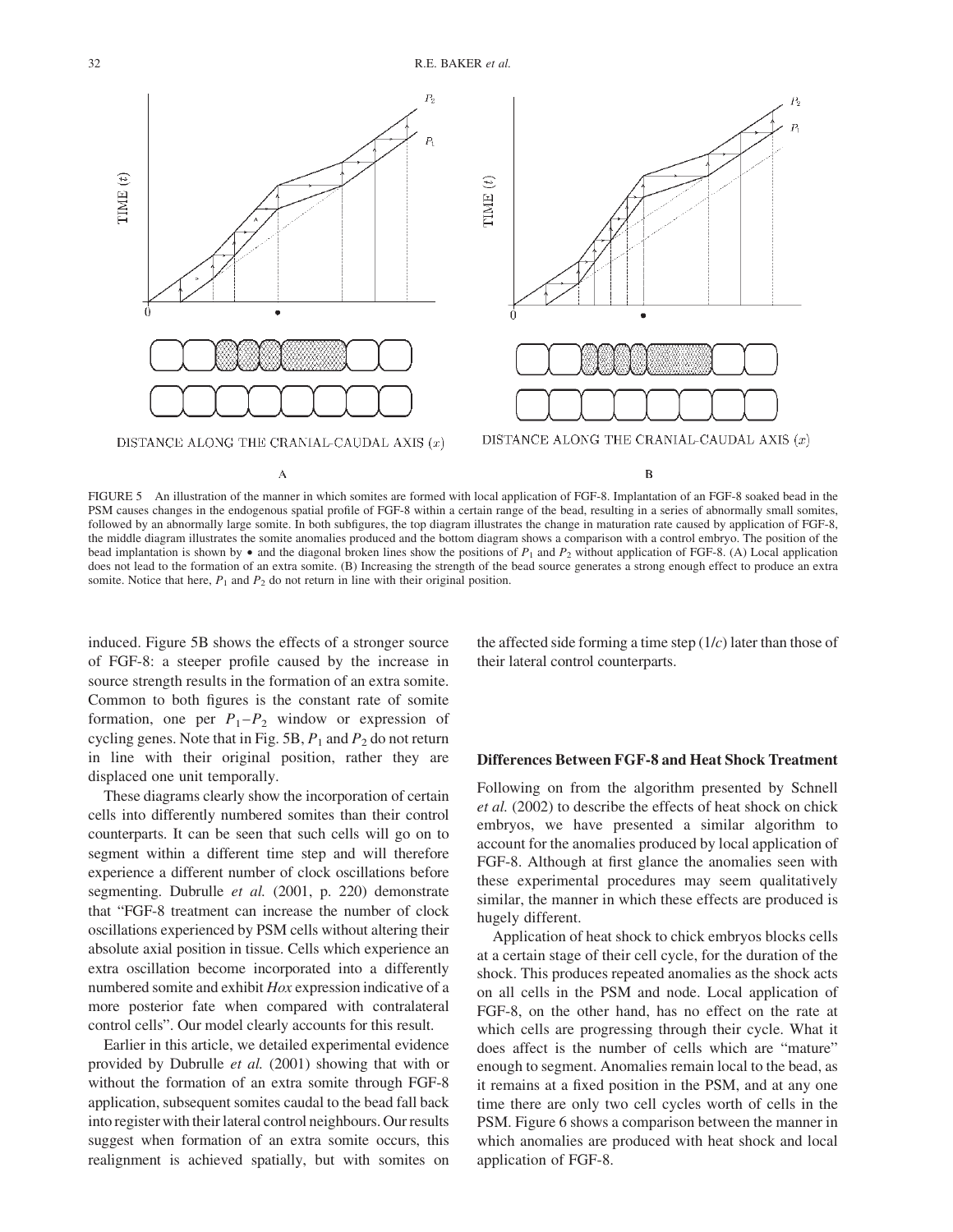

FIGURE 6 A comparison of the manner in which FGF-8 application and heat shock affect somite formation. (A) Local application of FGF-8 does not lead to the formation of an extra somite. The position of the bead implantation is shown by  $\bullet$  and the diagonal broken lines show the positions of  $P_1$  and  $P_2$  without application of FGF-8. Considering the slope of the lines representing  $P_1$  and  $P_2$  as measuring the rate at which cells become mature to segment, we see that FGF-8 application can modify the rate of maturation within a certain radius of the bead. (B) An illustration of the manner in which somites are formed when transient heat shock is applied to chick embryos as envisaged by the cell cycle model. Applying the algorithm in Schnell et al. (2002) formation of an abnormally small somite is followed by an abnormally large somite. Heat shock affects cells between the  $\diamond$  markers. Notice the diagram demonstrates heat shock blocking the cell cycle since for the duration of the shock,  $P_1$  and  $P_2$  remain at constant axial positions, and that future somite formation will not fall back in line with a control embryo.

# **CONCLUSIONS**

There are a number of models in the literature for somitogenesis and these have been used to interpret the results observed recently concerning the travelling waves of c-hairy-1 and l-fng in the PSM. Recent results of Vasiliauskas and Stern (2001) and Dubrulle et al. (2001) on FGF-8 have meant that a number of experimentalists have modified one of these models to be consistent with the new results while ignoring others. In this article, we have aimed to show that, in fact, these new results are inconsistent with the particular model being favoured by experimentalists, but link in nicely with the cell cycle model, which previous authors have overlooked.

We have extended the cell cycle model to account for the expression of FGF-8. The model is based on three assumptions:

- i. Hensen's node can be considered mathematically as the source of FGF-8 in the PSM.
- ii. Cells become refractory to the effects of FGF-8 signalling once they reach the determination zone.
- iii. The cell cycle acts as a segmentation clock due to the assumption of a  $P_1 - P_2$  window which causes the commitment of a cell to segment in the determined zone.

The first assumption seems realistic since the node is regressing at the same speed at which somites are forming: founder cells in the node undergo mitosis and produce the PSM mesoderm cells at a rate which keeps the PSM of constant length. This ensures that the FGF-8 threshold will remain in the same relative position in the PSM throughout somitogenesis. The second assumption is suggested by Dubrulle et al. (2001) and is consistent with the experimental observation that no effect on somite formation is ever produced anterior to the determination front at the time of FGF-8 application or inhibition.

We built on the cell cycle model postulated by Stern and co-workers (Stern et al., 1988; Primmett et al., 1989) by noting that the undetermined and determined zones of the PSM are each roughly made up of one cell cycle worth of cells. Since the determination front acts one cell cycle before segmentation actually takes place, we considered  $c$ , the rate at which the node regresses, as able to control the rate of maturation of cells in the PSM. We were able to successfully predict all the anomalies produced by local application and inhibition of FGF-8 and demonstrate them graphically in a clear manner.

The schematic diagrams we present in Fig. 5 clearly show that with local application of FGF-8, certain presomitic cells will experience an extra oscillation of the "clock" before becoming committed to segment. This can explain the caudal shift in axial identity observed by Dubrulle et al. (2001). Figure 5B demonstrates that there are circumstances in which local application of FGF-8 is strong enough to induce the formation of an extra somite. Although further somite formation will fall back into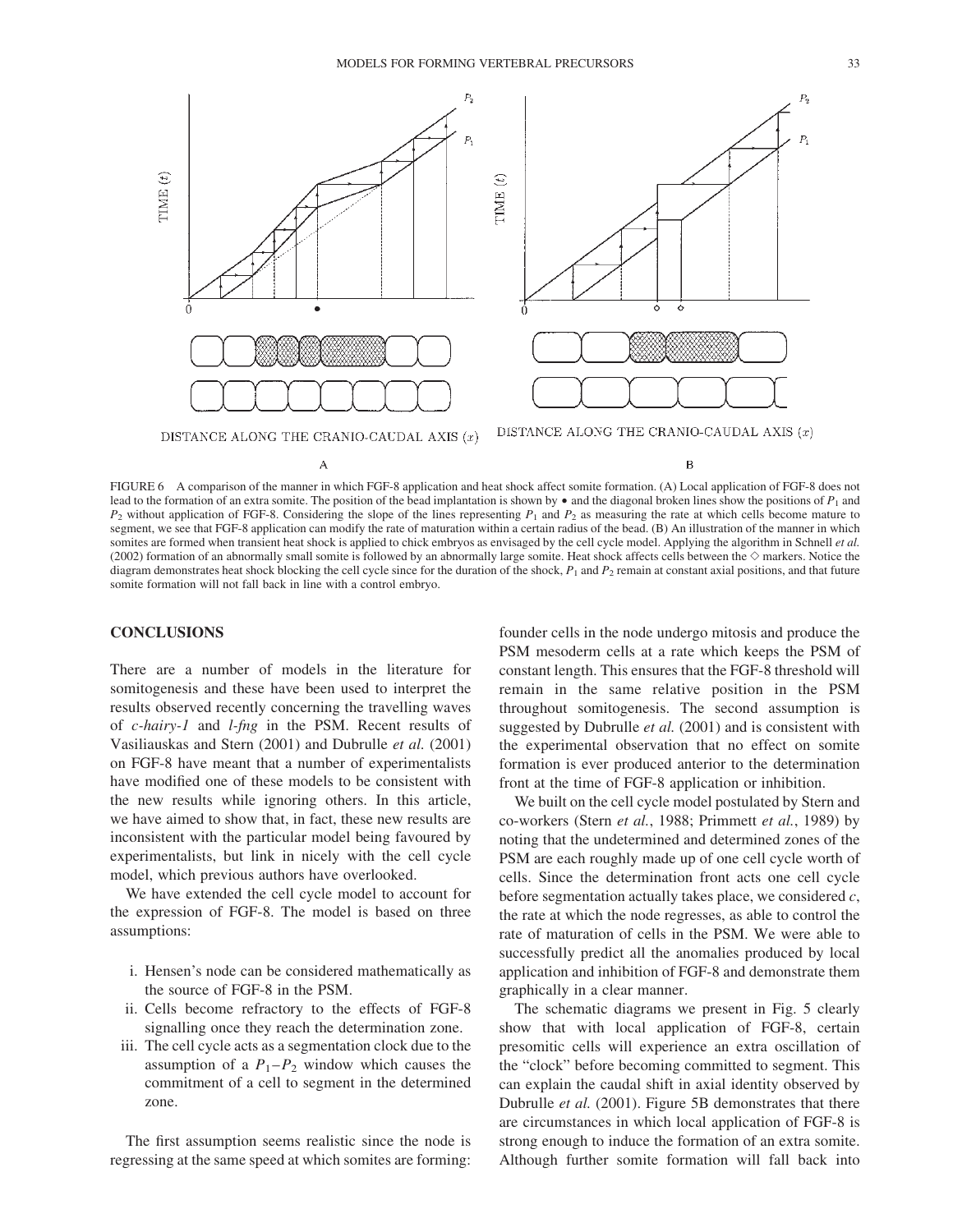register spatially with the control side of the embryo, our model suggests that these regular somites will not fall back into register temporally. It predicts that somites on the operated side will form behind their lateral control counterparts with a time lag equal to the time taken to form one somite. It would be interesting to see if this could be proved experimentally.

In future work, we will present a mathematical formulation of the new model based on the results of Collier et al. (2000) and Schnell et al. (2002), along with its analysis, and numerical simulations of the algorithm presented in this article. To incorporate more experimental evidence into the model, we need to understand the mechanisms surrounding regional specification of somites: in particular, the role of *Hox* genes, and how they determine the morphology of individual vertebrae (Burke *et al.*, 1995). As mentioned previously,  $Zákány$ et al. (2001) suggest that there is a link between somite formation and the molecular clock controlling somite formation, which would maintain in phase the production of new segments with their morphological specification. Dubrulle et al. (2001) suggest that the embryo is able to count the number of somites to control when to set the boundaries of Hox gene expression. To our knowledge, the only model that addresses the regional differences of somites is Meinhardt's reaction–diffusion type model. However, it is intriguing to note that the  $5-7$  somite interval, which corresponds to the duration of the cell cycle, correlates with the length of somite derivatives sharing the same regional identity at an axial level (Schnell et al., 2002). In other words, each level of the vertebrate axis: occipital, cervical, thoracic, lumbar, and sacral, is usually comprised of a multiple of  $5-7$ vertebrae, the multiple being specific to each region (Primmett et al., 1989; Schnell et al., 2002). This links the regional specification mechanism with the cell cycle and hence our model.

#### Consistency with Other Models for Somite Formation

We have shown that an extension of the cell cycle model can explain the effects of FGF-8 during somitogenesis. However, we are not proposing the cell cycle model as the ultimate explanation for somite formation. As we have previously mentioned, models are partial representations of reality and cannot account for all experimental observations. In fact, we propose that, with suitable modification, a number of models can be viewed as consistent with the observations and so it is, we feel, a mistake to consider only one model, which seems presently to be the case.

Vasiliauskas and Stern (2001) highlight the possibility suggested by Slack (1991) that it could be the slope of the FGF-8 profile that is important in determining the progression of the wavefront in Cooke and Zeeman's model. Local application of FGF-8 by implantation of a bead "could result in a continuous cranial shift of the wavefront ... accounting for the continuous production of smaller somites followed by a larger somite". Used in this sense, it seems that the clock and wavefront model could still be consistent with the effects of local application of FGF-8.

Although, in its present form, the reaction–diffusion model does not explain the effects of local FGF-8 application, it is possible that it could be extended to do so using FGF-8 as the positional information gradient required by Meinhardt's model (Meinhardt, 1986; Dale and Pourquie, 2000). A link with the cell cycle would be required to predict that the maximum distances over which anomalies could extend over is equal to one cell cycle worth of PSM cells.

Therefore, it seems that we have a group of models describing the process of somite formation: the clock and wavefront model in its various forms, the reaction– diffusion model, and the cell cycle model. Assuming that the  $P_1 - P_2$  time window in the cell cycle is acting as the segmentation clock, each of the models reviewed in this article could be consistent with the others at some underlying level and each can explain various experimental findings. In order to distinguish between the models described above, it will be necessary to look more closely at the underlying biology.

Further studies on these models will help us to understand the developmental mechanisms in vertebral patterning and to identify protective factors for normal spinal developmental, and ultimately will create a better understanding of ways to prevent and treat vertebral malformations.

#### Acknowledgements

REB would like to thank EPSRC for a studentship in Mathematics, and Wadham College (Oxford) for a Wadham College Senior Scholarship. SS acknowledges support from the José Gregorio Hernández Award (Academia Nacional de Medicina, Venezuela; Pembroke College, Oxford), ORS Award (Committee of Vice-Chancellors and Principals of the Universities the United Kingdom), Programa de Cofinanciamiento Institucional IVIC-CONICIT (CONICIT, Venezuela), Lord Miles Senior Scholarship in Science (Pembroke College) and the Research Training Fellowship Programme in Mathematical Biology (Grant No. 069155) of the Wellcome Trust (London). PKM was supported by a Royal Society/Leverhulme Trust Senior Research Fellowship for part of this work. Part of this document has been typed with the aid of peditPro provided by the courtesy of PaulComputing (http://www. paulcomputing.com).

## References

del Barco Barrantes, I., Elia, A.J., Wünsch, K., Hrabě de Angelis, M., Mak, T.W., Rossant, J., Conlon, R.A., Gossler, A. and de la Pompa, J.L. (1999) "Interaction between Notch signalling and Lunatic fringe during somite boundary formation in the mouse", Curr. Biol. 9, 470–480.